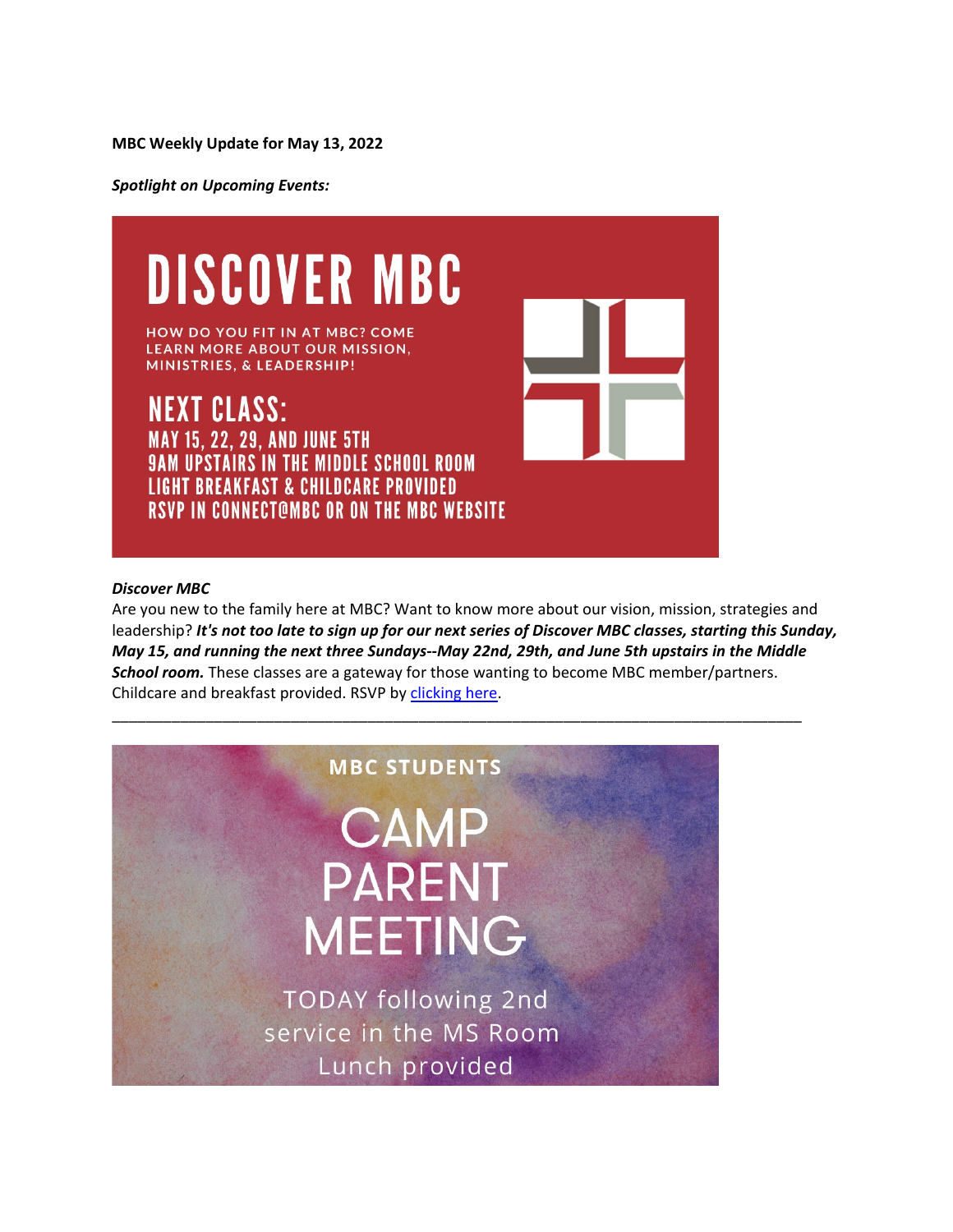# *MBC Students Camp Meeting*

*There will be a meeting for the parents of students planning to attend camp this Sunday, May 15th at 12:30pm upstairs in the Middle School room.* Lunch is provided. If you have a student planning to attend camp this year, please plan to attend!



*MBC Women Connect Coffee*

*Join Stacey Walter and other women of MBC for coffee and conversation at Lighthouse Coffee in Midlothian on Saturday, May 21st from 8:30-10am.* [Click here](mailto:walter11@gmail.com?subject=I) to let Stacey know you're coming!

\_\_\_\_\_\_\_\_\_\_\_\_\_\_\_\_\_\_\_\_\_\_\_\_\_\_\_\_\_\_\_\_\_\_\_\_\_\_\_\_\_\_\_\_\_\_\_\_\_\_\_\_\_\_\_\_\_\_\_\_\_\_\_\_\_\_\_\_\_\_\_\_\_\_\_\_\_\_\_\_\_\_\_

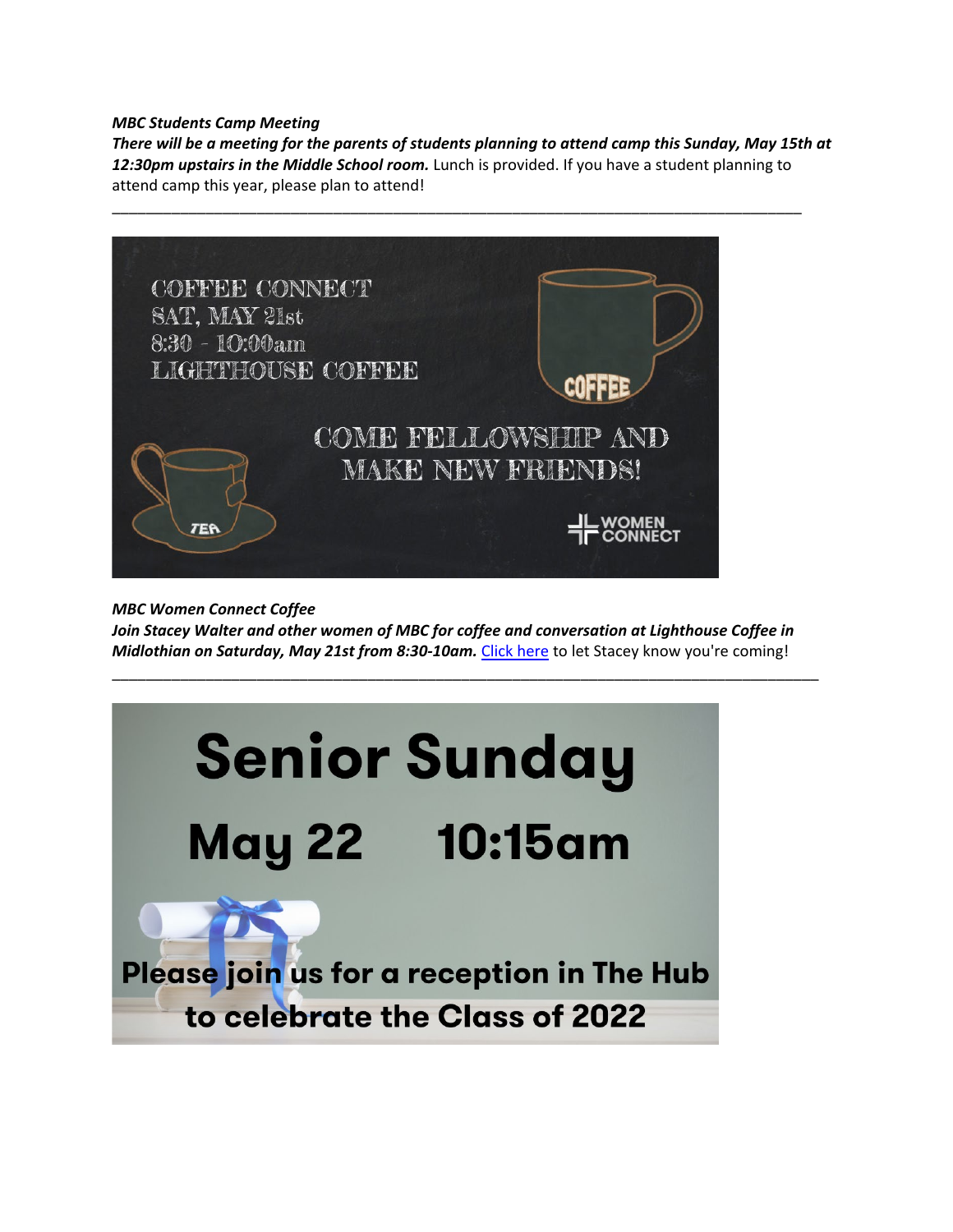# **Encourage a Senior today!**

Do you have a favorite Bible verse?

Drop by The Hub and highlight your favorite verse to bless & encourage our graduating seniors!

#### *Senior Sunday*

*Come celebrate our graduating seniors next Sunday, May 22nd!* We will have a reception for them in the Hub starting at 10:15am! Starting on May 15th, we will have Bibles in the Hub for each graduating senior. Please make sure to take a minute and mark a favorite verse or two in each Bible! This creates a special and encouraging gift for them from our entire community here at MBC! I can attest from seeing all the notes in our daughter's graduation Bible from last year what a meaningful gift this is!



#### *MBC Women Connect*

*Starting May 31st, the women of MBC will be studying apologetics with Stacey Walter at Lighthouse*  Coffee in Midlothian on Tuesday evenings from 6:30-8pm. [Click here](mailto:swalter11@gmail.com?subject=I) to email Stacey if you would like more information.

\_\_\_\_\_\_\_\_\_\_\_\_\_\_\_\_\_\_\_\_\_\_\_\_\_\_\_\_\_\_\_\_\_\_\_\_\_\_\_\_\_\_\_\_\_\_\_\_\_\_\_\_\_\_\_\_\_\_\_\_\_\_\_\_\_\_\_\_\_\_\_\_\_\_\_\_\_\_\_\_\_\_\_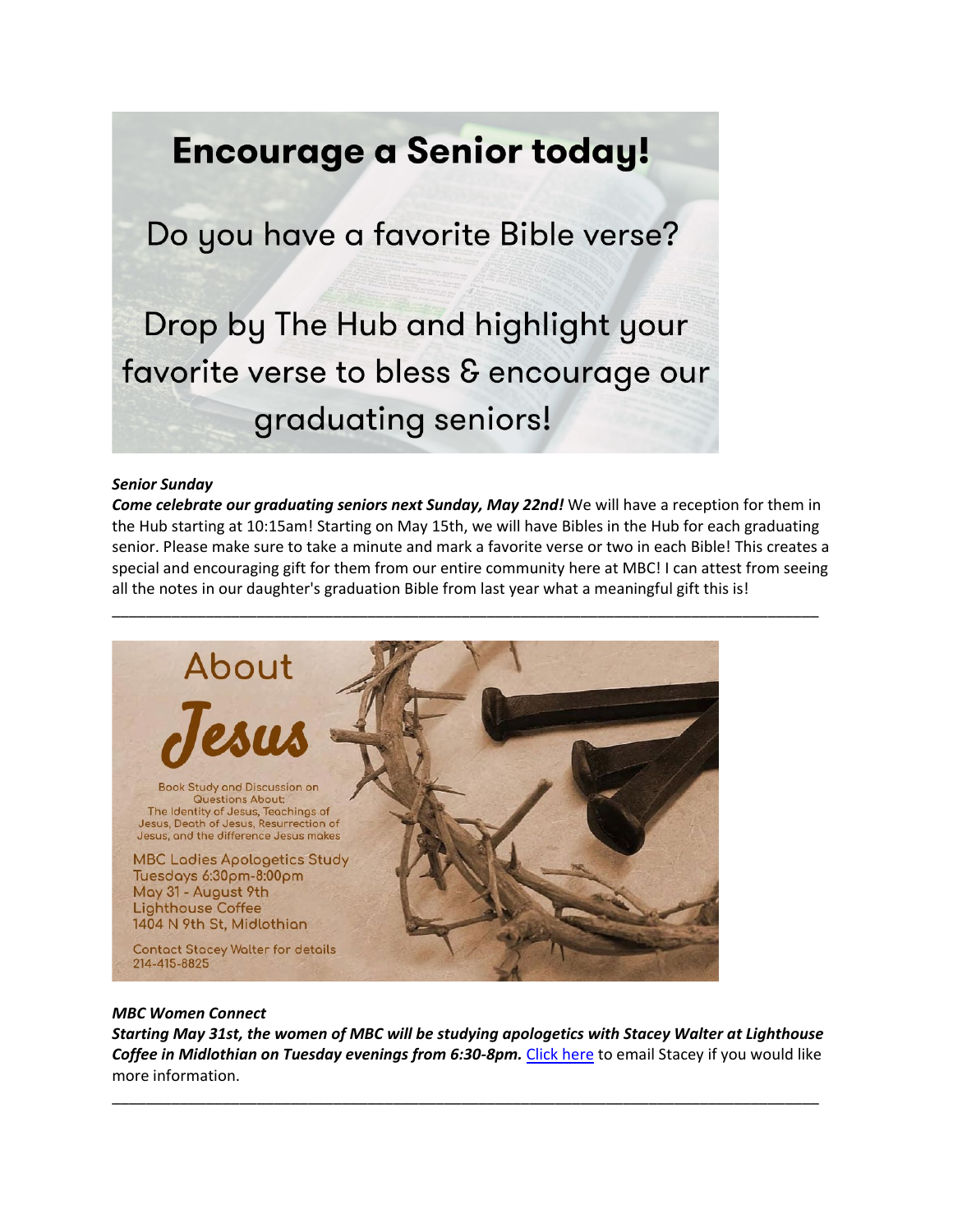

## *MBC Moms Connect*

*We have started a new ministry--Moms Connect--to bring together moms of all ages and stages here at MBC. This summer, they will be hosting a series of "Park Tours" in and around Midlothian. Plan to join the group at their first Park Day at the Midlothian Community Park and Splashpad on June 2nd from 9am-12pm.* These park days will be our launch pad for an exciting new "MOPS-ish" ministry to moms of children ages birth -11 starting in September! If you would like more information about how you can get involved with this new group, please contact the church office by [clicking here.](mailto:heather.hogue@midlothianbible.org)



# *MBC Welcome Basket Ministry*

Don't forget that we need your help delivering MBC Welcome baskets to families moving to Midlothian. If you encounter a visitor here on Sunday morning or if you notice someone new in your neighborhood,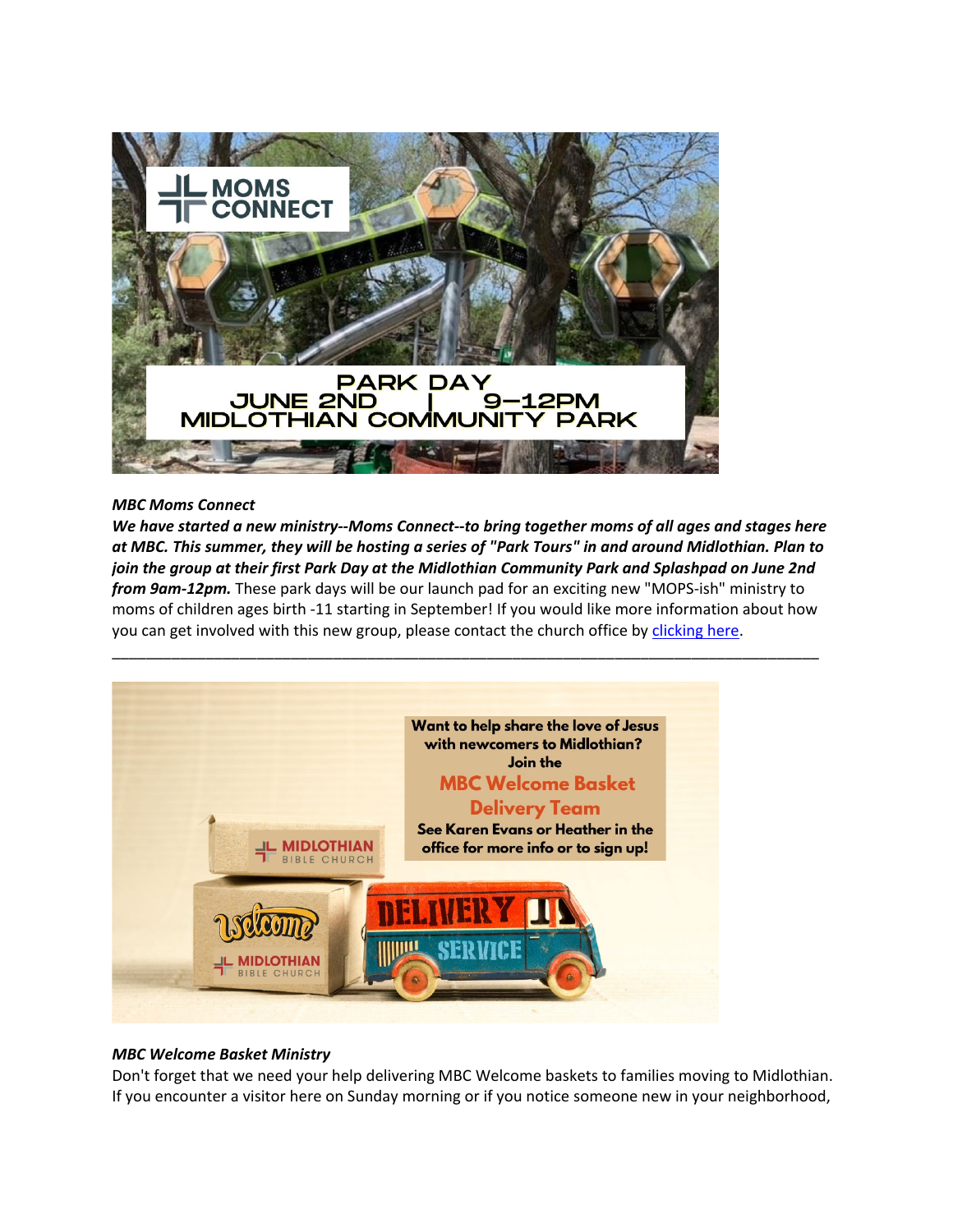please go get them a basket from the Coffee Counter or front entrance. A group of volunteers will also be delivering these baskets on various Wednesday evenings throughout the summer. [Click here](mailto:heather.hogue@midlothianbible.org?subject=I%20want%20to%20take%20part%20in%20the%20prayer%20walks%2Fwelcome%20basket%20ministry!) if you are interested in joining us as we take prayer walks through the neighborhoods closest to MBC and hand out baskets along the way.

\_\_\_\_\_\_\_\_\_\_\_\_\_\_\_\_\_\_\_\_\_\_\_\_\_\_\_\_\_\_\_\_\_\_\_\_\_\_\_\_\_\_\_\_\_\_\_\_\_\_\_\_\_\_\_\_\_\_\_\_\_\_\_\_\_\_\_\_\_\_\_\_\_\_\_\_\_\_\_\_\_\_\_

# *Sermon Recap for May 5, 2022*

**Title:** Transformed Moms Renew Their Minds **Passage:** Romans 12:2 & Select Scripture

# **Transformed Mom's Renew Their Minds by:**

- 1. Remembering transformation Is a process (Romans 12:2a)
- 2. Being aware of the threats to your thinking (Romans 12:1-2)
	- o Spiritual Warfare (John 8:44; 2 Corinthians 11:3; Genesis 3:1–5)
	- o The World System (Romans 12:2)
	- o Our Flesh (Romans 8:5–6)

## **Identifying the Lies and Replace With Scriptural Truth:**

- Identify the lie that motherhood is a woman's highest calling. Replace with the truth-- *Glorifying God is a woman's highest calling*. (1 Corinthians 10:31)
- Identify the lie that my child's bad choice means I'm a bad mom. Replace with the truth-- *We are responsible for stewarding our children's growth, but God brings the growth.* (2 Corinthians 3:5-6)

#### **Transformed mom's renew their minds by identifying lies and replacing them with truth!**

#### *Thoughts*

As I mentioned last week, *our thoughts have a great influence over what feel, and our feelings greatly influence how we behave*. The *thoughts we believe are the seeds*. *Those seeds then grow into our behaviors and emotions.*

\_\_\_\_\_\_\_\_\_\_\_\_\_\_\_\_\_\_\_\_\_\_\_\_\_\_\_\_\_\_\_\_\_\_\_\_\_\_\_\_\_\_\_\_\_\_\_\_\_\_\_\_\_\_\_\_\_\_\_\_\_\_\_\_\_\_\_\_\_\_\_\_\_\_\_\_\_\_\_\_\_\_\_

Sometimes when I'm with a client, the Lord opens my eyes to show me a falsehood that person might be believing which is causing that person anguish or stress. For example, if a woman believed the lie Pastor Matt described from last week's message that "My child's bad choice means I am a bad mom," she might feel personal anguish when her child fails at something or makes a mistake. I've been there myself! If we view our children as little reflections of us, we put an incredible burden on them, and we set ourselves up for disappointment.

However, it's not just moms who struggle with this issue—*everyone can be vulnerable to letting false messages take root in our heads*. My supervisor told me that counseling is really like helping people garden. If I see a weed –a negative lie someone is believing—my job is to help identify it to my client so that my client can pull it out and plant something else in its place.